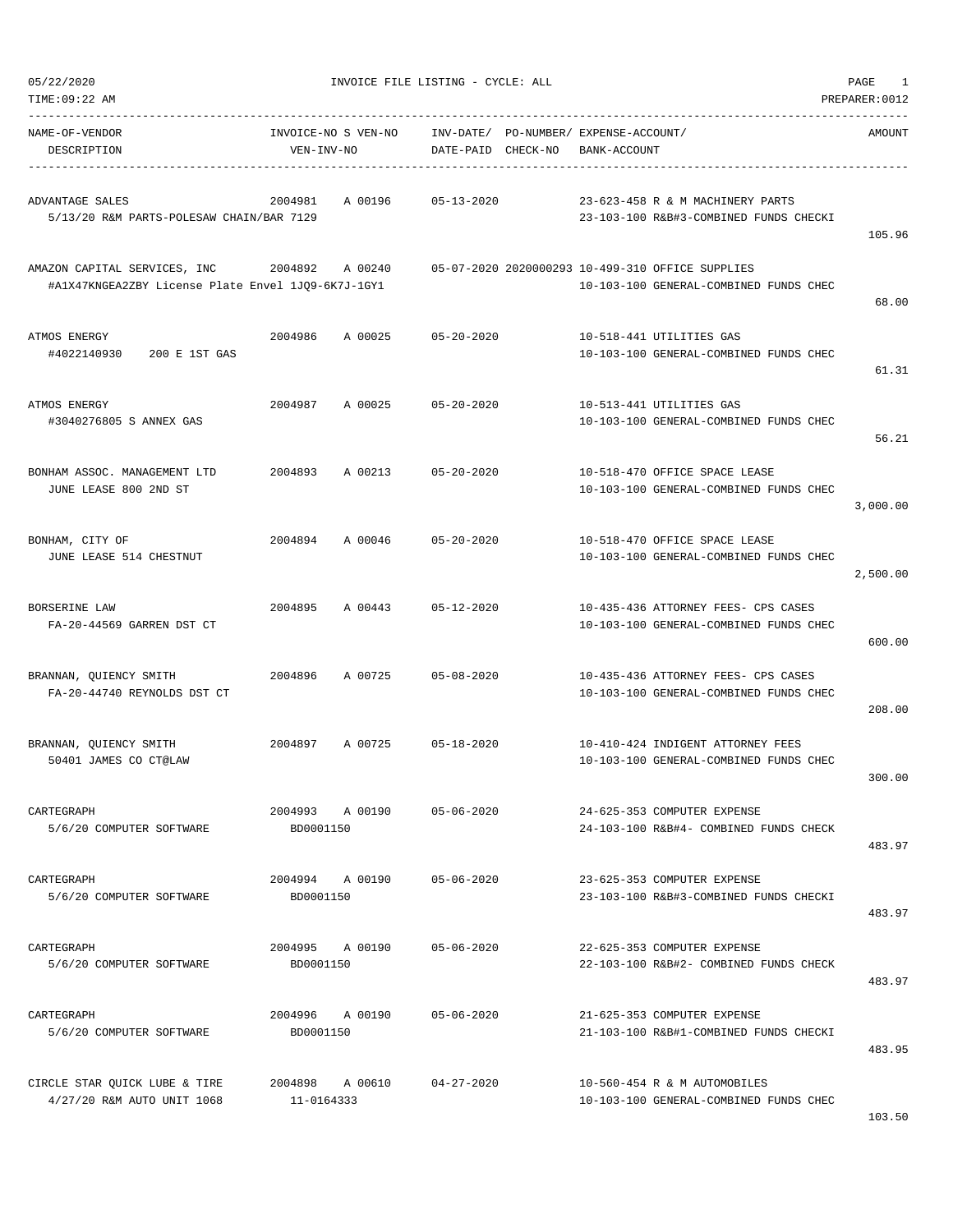TIME:09:22 AM PREPARER:0012 -----------------------------------------------------------------------------------------------------------------------------------

| NAME-OF-VENDOR<br>DESCRIPTION                                               | INVOICE-NO S VEN-NO<br>VEN-INV-NO        | INV-DATE/ PO-NUMBER/ EXPENSE-ACCOUNT/<br>DATE-PAID CHECK-NO BANK-ACCOUNT |                                                                                                       | AMOUNT   |
|-----------------------------------------------------------------------------|------------------------------------------|--------------------------------------------------------------------------|-------------------------------------------------------------------------------------------------------|----------|
| CIRCLE STAR QUICK LUBE & TIRE<br>4/27/20 R&M AUTO UNIT 5206                 | 2004899 A 00610 04-27-2020<br>11-0164385 |                                                                          | 10-560-454 R & M AUTOMOBILES<br>10-103-100 GENERAL-COMBINED FUNDS CHEC                                | 45.00    |
| CIRCLE STAR QUICK LUBE & TIRE<br>5/4/20 R&M AUTO UNIT 5206                  | 2004900 A 00610 05-04-2020<br>11-0164744 |                                                                          | 10-560-454 R & M AUTOMOBILES<br>10-103-100 GENERAL-COMBINED FUNDS CHEC                                | 36.00    |
| CIRCLE STAR QUICK LUBE & TIRE<br>5/11/20 R&M AUTO UNIT 4599                 | 2004901 A 00610 05-11-2020<br>11-0165183 |                                                                          | 10-560-454 R & M AUTOMOBILES<br>10-103-100 GENERAL-COMBINED FUNDS CHEC                                | 36.00    |
| CIRCLE STAR QUICK LUBE & TIRE<br>5/11/20 R&M AUTO UNIT 4616                 | 2004902 A 00610 05-11-2020<br>11-0165200 |                                                                          | 10-560-454 R & M AUTOMOBILES<br>10-103-100 GENERAL-COMBINED FUNDS CHEC                                | 10.00    |
| CIRCLE STAR QUICK LUBE & TIRE<br>5/13/20 R&M AUTO UNIT 4017                 | 2004903 A 00610 05-13-2020<br>11-0165346 |                                                                          | 10-560-454 R & M AUTOMOBILES<br>10-103-100 GENERAL-COMBINED FUNDS CHEC                                | 36.00    |
| CIRCLE STAR QUICK LUBE & TIRE 2004976 A 00610<br>5/12/20 R&M TIRES          | 11-0165279                               | 05-12-2020                                                               | 22-622-459 R & M MACH. TIRES & TUBES<br>22-103-100 R&B#2- COMBINED FUNDS CHECK                        | 59.99    |
| CUSTIS, PATRICK<br>3/17-5/21/20 TRAVEL-12.4 MILES                           | 2004969 A                                | $05 - 21 - 2020$                                                         | 10-475-427 OUT OF COUNTY TRAVEL/TRAINI<br>10-103-100 GENERAL-COMBINED FUNDS CHEC                      | 7.13     |
| DELL MARKETING L.P.<br>#33874740 Toner                                      | 2004904 A 00696<br>10393296020           |                                                                          | 05-15-2020 2020000299 10-560-572 OFFICE EQUIPMENT<br>10-103-100 GENERAL-COMBINED FUNDS CHEC           | 303.99   |
| DOUBLE D TRUCK REPAIR<br>2004977<br>5/4/20 R&M PARTS-92 PTBLT               | A 00009<br>11487                         | $05 - 04 - 2020$                                                         | 22-622-458 R & M MACHINERY PARTS<br>22-103-100 R&B#2- COMBINED FUNDS CHECK                            | 3,353.74 |
| ELLISON, KRISTY<br>$4/3 - 5/12/20$ TRAVEL- 46.4 MILES                       |                                          |                                                                          | 2004905 A 05-12-2020 10-403-427 OUT OF COUNTY TRAVEL/TRAINI<br>10-103-100 GENERAL-COMBINED FUNDS CHEC | 26.68    |
| FANNIN COUNTY TAX ASSESSOR-COL<br>5/20/20 2001 INTL REGISTRATION            | A 00797<br>2004982<br>PLATE 1127313      | $05 - 20 - 2020$                                                         | 23-623-458 R & M MACHINERY PARTS<br>23-103-100 R&B#3-COMBINED FUNDS CHECKI                            | 22.00    |
| FUNCTION 4, LLC<br>#9A1038 COPIES 108 SAM RAYBURN                           | 2004906<br>A 00236<br>INV785845          | $05 - 18 - 2020$                                                         | 10-510-315 COPIER RENTAL<br>10-103-100 GENERAL-COMBINED FUNDS CHEC                                    | 240.02   |
| GAYLON P. RIDDELS LAW FIRM, PC<br>CR-19-27101 DELOACH DST CT                | 2004907<br>A 00512                       | $05 - 13 - 2020$                                                         | 10-435-437 ATTORNEY FEES<br>10-103-100 GENERAL-COMBINED FUNDS CHEC                                    | 2,555.50 |
| INSIGHT PUBLIC SECTOR, INC<br>#10938927 Topaz Signature Pads (3) 1100730486 | 2004908<br>A 00537                       |                                                                          | 05-06-2020 2020000289 10-435-574 TECHNOLOGY<br>10-103-100 GENERAL-COMBINED FUNDS CHEC                 |          |

1,466.79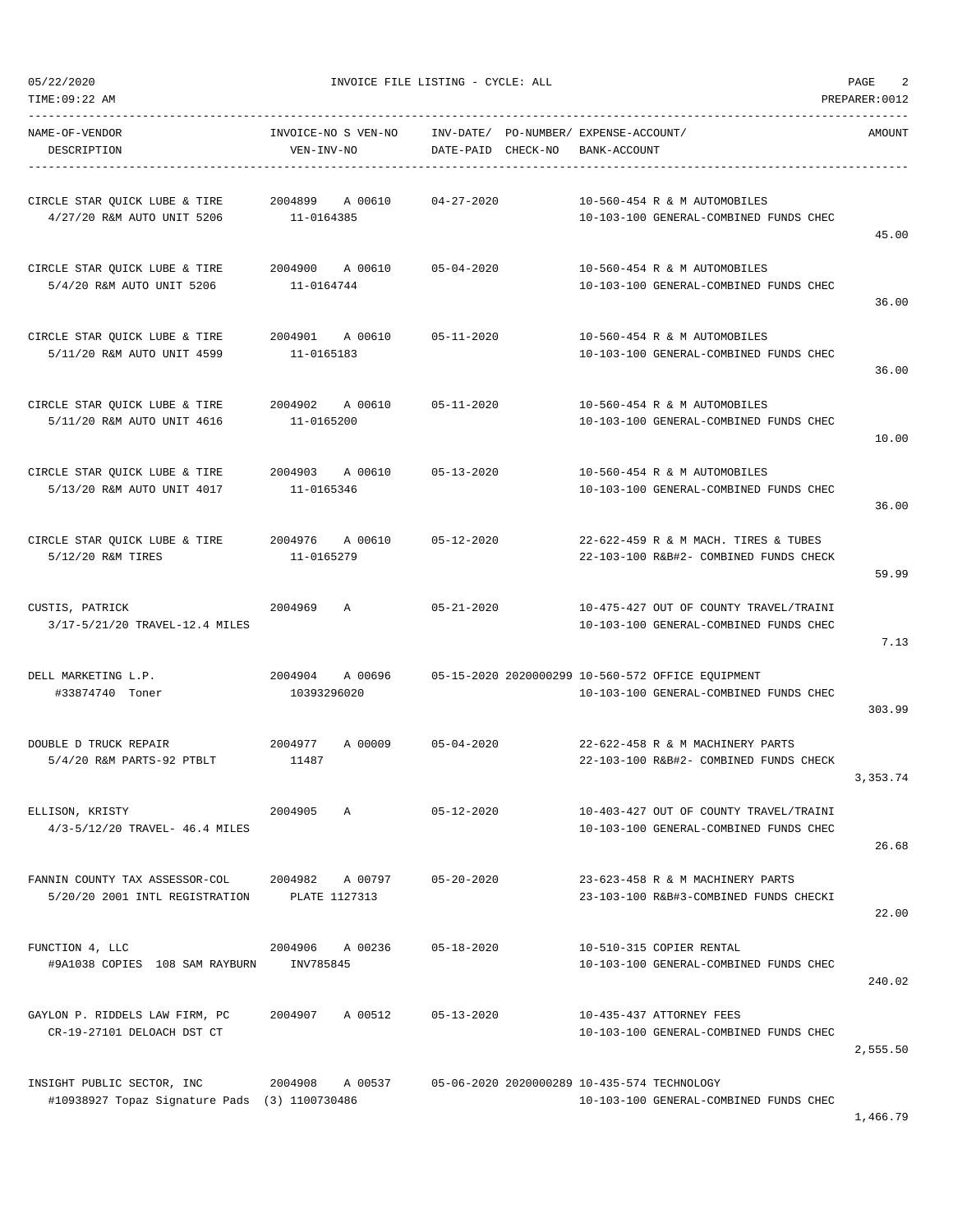| NAME-OF-VENDOR<br>DESCRIPTION                                                                   | INVOICE-NO S VEN-NO<br>VEN-INV-NO      | INV-DATE/ PO-NUMBER/ EXPENSE-ACCOUNT/<br>DATE-PAID CHECK-NO BANK-ACCOUNT |                                                                               | AMOUNT   |
|-------------------------------------------------------------------------------------------------|----------------------------------------|--------------------------------------------------------------------------|-------------------------------------------------------------------------------|----------|
| KIRBY, SHELLY                                                                                   | 2004909 A 00541                        | 05-02-2020                                                               | 10-515-444 LAWN MAINTENANCE                                                   |          |
| 5/2/20 WINDOM MOWING                                                                            | 069455                                 |                                                                          | 10-103-100 GENERAL-COMBINED FUNDS CHEC                                        | 60.00    |
| KIRBY, SHELLY<br>5/18/20 WINDOM MOWING                                                          | 2004910 A 00541 05-18-2020<br>069456   |                                                                          | 10-515-444 LAWN MAINTENANCE<br>10-103-100 GENERAL-COMBINED FUNDS CHEC         |          |
|                                                                                                 |                                        |                                                                          |                                                                               | 60.00    |
| L & L A/C-ELECTRICAL<br>$3/12/20$ S ANNEX JAIL A/C CHECK 978                                    | 2004912                                | A 00239 05-07-2020                                                       | 10-565-450 R&M BUILDING<br>10-103-100 GENERAL-COMBINED FUNDS CHEC             |          |
|                                                                                                 |                                        |                                                                          |                                                                               | 470.00   |
| LEONARD, CITY OF<br>JUNE JP2 OFFICE LEASE                                                       | 2004913 A 00048                        | 05-20-2020                                                               | 10-456-460 OFFICE RENTAL<br>10-103-100 GENERAL-COMBINED FUNDS CHEC            |          |
|                                                                                                 |                                        |                                                                          |                                                                               | 350.00   |
| LEONARD, CITY OF<br>JUNE TAG OFFICE LEASE                                                       | 2004914 A 00048 05-20-2020             |                                                                          | 10-499-460 LEONARD OFFICE RENT<br>10-103-100 GENERAL-COMBINED FUNDS CHEC      |          |
|                                                                                                 |                                        |                                                                          |                                                                               | 100.00   |
| MARLIN BUSINESS BANK<br>#1735820 PHONE SYSTEM                                                   | 2004915 A 00437 05-11-2020<br>18046858 |                                                                          | 10-510-420 TELEPHONE<br>10-103-100 GENERAL-COMBINED FUNDS CHEC                |          |
|                                                                                                 |                                        |                                                                          |                                                                               | 3,516.75 |
| MCCRAW II, BILLY MAYFIELD 			 2004916 			 A 00214 			 05-20-2020<br>JUNE OFFICE LEASE 200 E 1ST |                                        |                                                                          | 10-518-470 OFFICE SPACE LEASE<br>10-103-100 GENERAL-COMBINED FUNDS CHEC       |          |
|                                                                                                 |                                        |                                                                          |                                                                               | 2,000.00 |
| MCCRAW II, BILLY MAYFIELD<br>JUNE WAREHOUSE LEASE 200 E 1ST                                     | 2004917 A 00214 05-20-2020             |                                                                          | 10-518-470 OFFICE SPACE LEASE<br>10-103-100 GENERAL-COMBINED FUNDS CHEC       |          |
|                                                                                                 |                                        |                                                                          |                                                                               | 750.00   |
| MIEARS, STEVEN R.<br>FA-17-43185 FRUEN DST CT                                                   | 2004918 A 00337 05-08-2020             |                                                                          | 10-435-436 ATTORNEY FEES- CPS CASES<br>10-103-100 GENERAL-COMBINED FUNDS CHEC | 1,450.00 |
| MIEARS, STEVEN R.                                                                               | 2004919<br>A 00337                     | $05 - 12 - 2020$                                                         | 10-435-436 ATTORNEY FEES- CPS CASES                                           |          |
| FA-17-43085 NORIA DST CT                                                                        |                                        |                                                                          | 10-103-100 GENERAL-COMBINED FUNDS CHEC                                        | 550.00   |
| MIEARS, STEVEN R.                                                                               | 2004970<br>A 00337                     | $05 - 15 - 2020$                                                         | 10-435-436 ATTORNEY FEES- CPS CASES                                           |          |
| FA-20-44571 CASTILLO DST CT                                                                     |                                        |                                                                          | 10-103-100 GENERAL-COMBINED FUNDS CHEC                                        | 875.00   |
| OFFICE DEPOT                                                                                    | 2004920 A 00216                        |                                                                          | 05-08-2020 2020000292 10-499-310 OFFICE SUPPLIES                              |          |
| #29023460 Envelopes                                                                             | 489631500001                           |                                                                          | 10-103-100 GENERAL-COMBINED FUNDS CHEC                                        | 166.70   |
| OFFICE DEPOT                                                                                    | 2004921<br>A 00216                     |                                                                          | 05-11-2020 2020000297 10-560-572 OFFICE EQUIPMENT                             |          |
| #29023460 Toners                                                                                | 490434971001                           |                                                                          | 10-103-100 GENERAL-COMBINED FUNDS CHEC                                        | 390.88   |
| OFFICE DEPOT                                                                                    | 2004922<br>A 00216                     |                                                                          | 05-11-2020 2020000298 10-590-572 OFFICE EQUIPMENT                             |          |
| #29023460 Printer                                                                               | 490436131001                           |                                                                          | 10-103-100 GENERAL-COMBINED FUNDS CHEC                                        |          |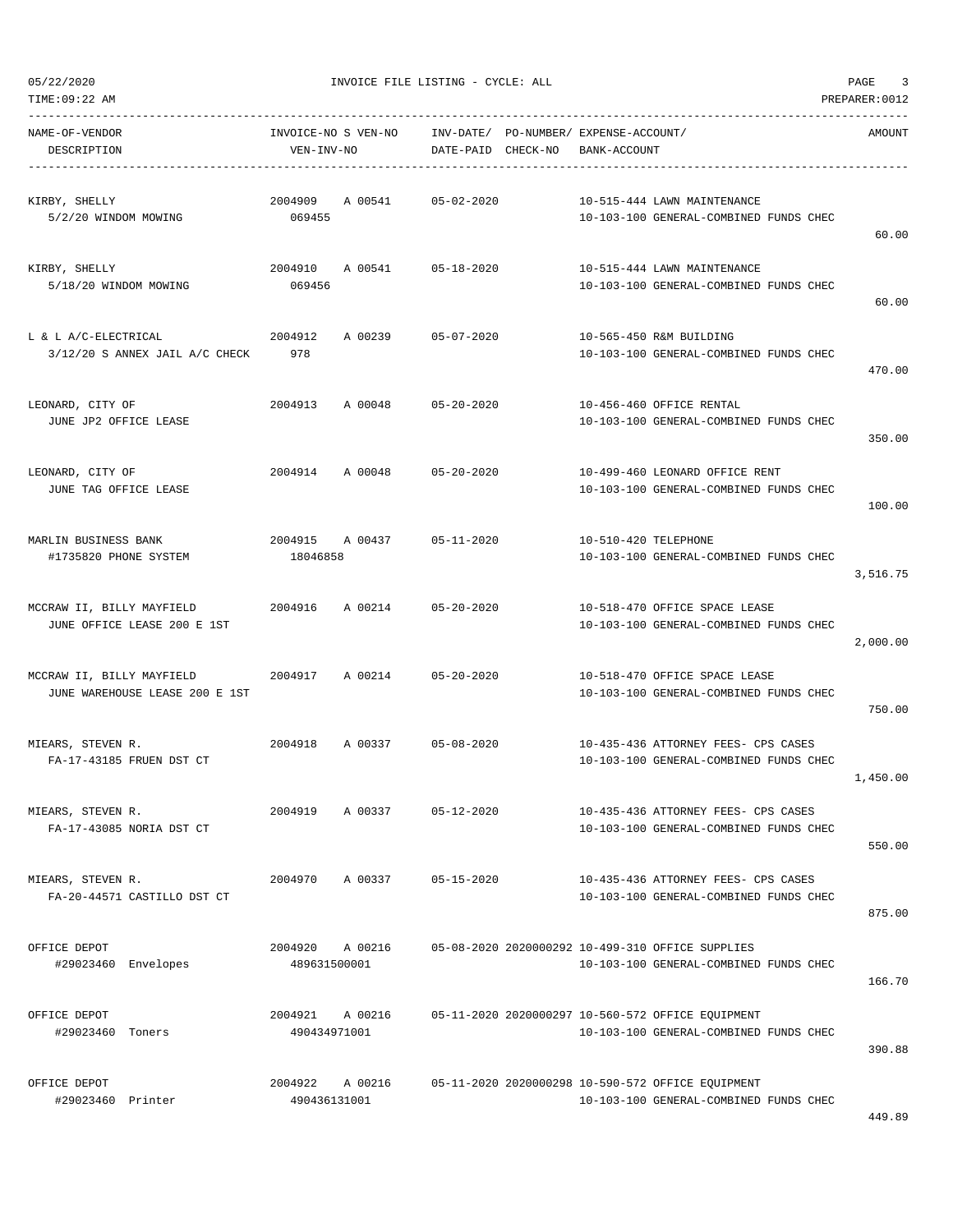----------------------------------------------------------------------------------------------------------------------------------- NAME-OF-VENDOR INVOICE-NO S VEN-NO INV-DATE/ PO-NUMBER/ EXPENSE-ACCOUNT/ AMOUNT DESCRIPTION VEN-INV-NO DATE-PAID CHECK-NO BANK-ACCOUNT

| OFFICE DEPOT<br>#29023460 Toner and Paper 490222313001              |                   |                    |                  |                                           | 2004923 A 00216 05-11-2020 2020000295 10-435-310 OFFICE SUPPLIES<br>10-103-100 GENERAL-COMBINED FUNDS CHEC | 143.71   |
|---------------------------------------------------------------------|-------------------|--------------------|------------------|-------------------------------------------|------------------------------------------------------------------------------------------------------------|----------|
| OFFICE DEPOT<br>#29023460 Copier Paper                              | 491988245001      |                    |                  |                                           | 2004924 A 00216 05-13-2020 2020000301 10-457-310 OFFICE SUPPLIES<br>10-103-100 GENERAL-COMBINED FUNDS CHEC | 29.99    |
| OFFICE DEPOT<br>#29023460 Copier Paper                              | 491988245001      |                    |                  |                                           | 2004925 A 00216 05-13-2020 2020000301 10-510-310 OFFICE SUPPLIES<br>10-103-100 GENERAL-COMBINED FUNDS CHEC | 59.98    |
| OFFICE DEPOT<br>#29023460 Toner                                     | 493727569001      |                    |                  |                                           | 2004926 A 00216 05-15-2020 2020000305 10-510-310 OFFICE SUPPLIES<br>10-103-100 GENERAL-COMBINED FUNDS CHEC | 158.46   |
| OFFICE DEPOT<br>#29023460 Face Masks                                | 493727569001      | 2004927 A 00216    |                  |                                           | 05-15-2020 2020000305 10-435-310 OFFICE SUPPLIES<br>10-103-100 GENERAL-COMBINED FUNDS CHEC                 | 99.98    |
| OLD SCHOOL ENTERPRISES TWO LLC<br>JUNE LEASE 108 SAM RAYBURN        | 2004928           | A 00436 05-20-2020 |                  |                                           | 10-518-470 OFFICE SPACE LEASE<br>10-103-100 GENERAL-COMBINED FUNDS CHEC                                    | 1,100.00 |
| PARHAM, DENNA<br>5/11/20 TRAVEL-22 MILES                            | 2004929 A         |                    | $05 - 12 - 2020$ |                                           | 10-403-427 OUT OF COUNTY TRAVEL/TRAINI<br>10-103-100 GENERAL-COMBINED FUNDS CHEC                           | 12.65    |
| PARKER TIRE<br>5/18/20 R&M TIRE                                     | 2004971<br>12040  | A 00006            | $05 - 18 - 2020$ |                                           | 21-621-459 R & M MACH. TIRES & TUBES<br>21-103-100 R&B#1-COMBINED FUNDS CHECKI                             | 60.00    |
| PARKER TIRE<br>5/18/20 R&M TIRE                                     | 2004972<br>12041  | A 00006            | $05 - 18 - 2020$ |                                           | 21-621-459 R & M MACH. TIRES & TUBES<br>21-103-100 R&B#1-COMBINED FUNDS CHECKI                             | 60.00    |
| PAT'S PUMP SERVICE<br>#712 PORTA-POTTY                              | 2004992<br>1669   | A 00469 05-15-2020 |                  |                                           | 66-667-165 CONSTRUCTION<br>66-103-100 GO BONDS CONST.2017-COMBINE                                          | 440.00   |
| PERKINS, J. DANIEL<br>FA-20-44569 GARREN DST CT                     | 2004930           | A 00589            | $05 - 13 - 2020$ |                                           | 10-435-436 ATTORNEY FEES- CPS CASES<br>10-103-100 GENERAL-COMBINED FUNDS CHEC                              | 289.00   |
| PERKINS, J. DANIEL<br>FA-20-44560 DUNNING DST CT                    | 2004931           | A 00589            | $05 - 08 - 2020$ |                                           | 10-435-436 ATTORNEY FEES- CPS CASES<br>10-103-100 GENERAL-COMBINED FUNDS CHEC                              | 306.00   |
| PERSONALIZED PRINTING<br>5/19/20 Self Inking Stamps                 | 2004932<br>105835 | A 00826            |                  | 05-19-2020 2020000304 10-499-435 PRINTING | 10-103-100 GENERAL-COMBINED FUNDS CHEC                                                                     | 72.00    |
| PREVENTION & STRENGTHENING SOLUTION 2004933<br>5/12/20 TERRELL EVAL | 02                | A 00640            | $05 - 12 - 2020$ |                                           | 10-435-442 OTHER PROFESSIONAL SERV.<br>10-103-100 GENERAL-COMBINED FUNDS CHEC                              | 673.50   |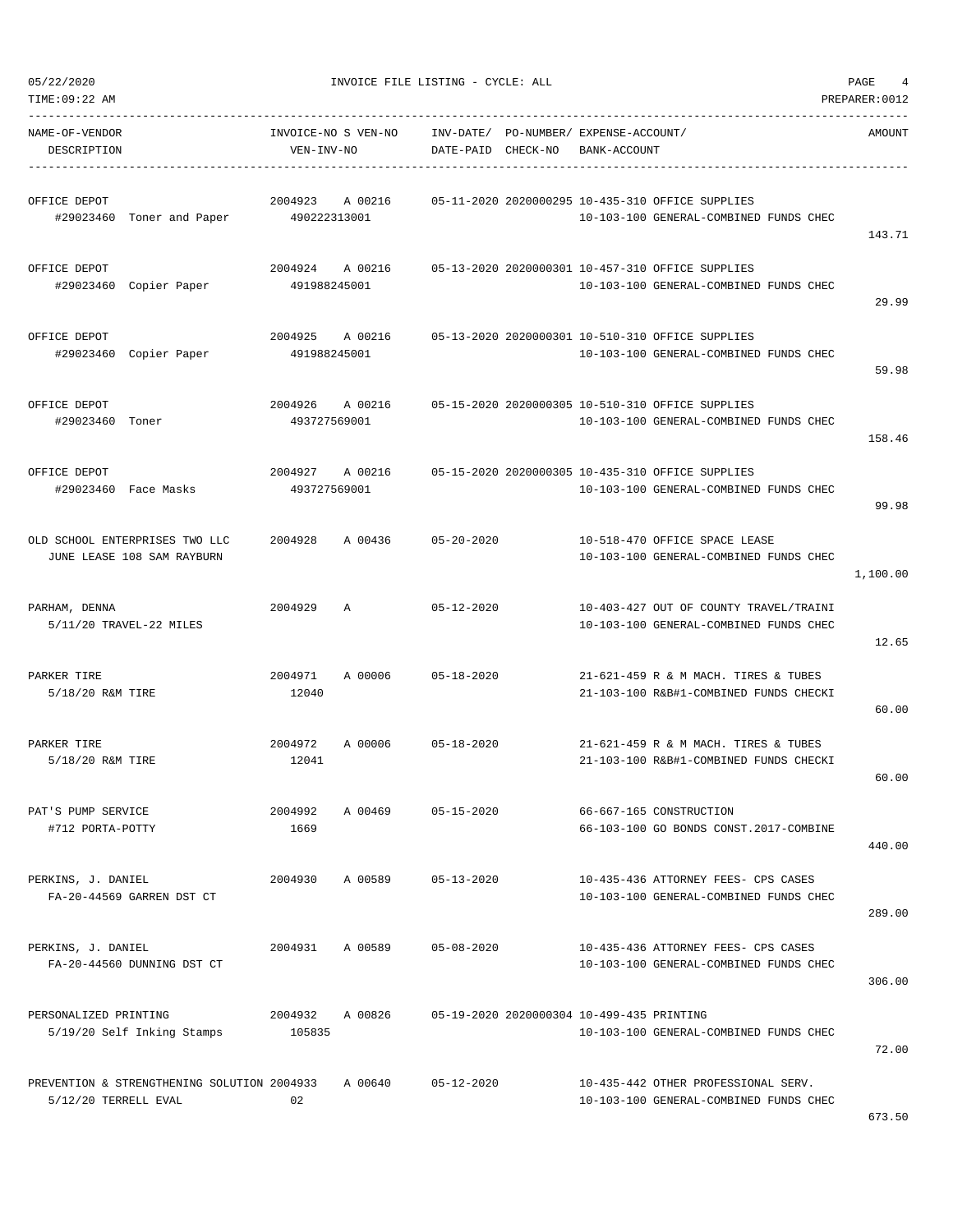| 05/22/2020 | INVOICE FILE LISTING - CYCLE: ALL | PAGE |  |
|------------|-----------------------------------|------|--|
|------------|-----------------------------------|------|--|

| NAME-OF-VENDOR<br>DESCRIPTION                                    | INVOICE-NO S VEN-NO<br>VEN-INV-NO    |                                      | DATE-PAID CHECK-NO         | INV-DATE/ PO-NUMBER/ EXPENSE-ACCOUNT/<br>BANK-ACCOUNT |                                                                                             | AMOUNT |
|------------------------------------------------------------------|--------------------------------------|--------------------------------------|----------------------------|-------------------------------------------------------|---------------------------------------------------------------------------------------------|--------|
| REINERT PAPER & CHEMICAL CENTER<br>#FANNI100 Janitorial Supplies | 2004934<br>410765                    | A 00478                              |                            |                                                       | 05-12-2020 2020000300 10-518-332 JANITOR SUPPLIES<br>10-103-100 GENERAL-COMBINED FUNDS CHEC | 52.70  |
| REINERT PAPER & CHEMICAL CENTER<br>#FANNI100 Janitorial Supplies | 2004935<br>410765                    | A 00478                              |                            |                                                       | 05-12-2020 2020000300 10-516-332 JANITOR SUPPLIES<br>10-103-100 GENERAL-COMBINED FUNDS CHEC | 77.59  |
| REINERT PAPER & CHEMICAL CENTER<br>#FANNI100 Janitorial Supplies | 2004936<br>410765                    | A 00478                              |                            |                                                       | 05-12-2020 2020000300 10-511-332 JANITOR SUPPLIES<br>10-103-100 GENERAL-COMBINED FUNDS CHEC | 150.32 |
| REINERT PAPER & CHEMICAL CENTER<br>#FANNI100 Janitorial Supplies | 2004937<br>410765                    | A 00478                              |                            |                                                       | 05-12-2020 2020000300 10-513-332 JANITOR SUPPLIES<br>10-103-100 GENERAL-COMBINED FUNDS CHEC | 142.30 |
| RELIANT<br>#2 533 980-5 CH ELECTRIC                              | 2004938                              | A 00289<br>111 029 015 331 7         | $05 - 19 - 2020$           |                                                       | 10-510-440 UTILITIES ELECTRICITY<br>10-103-100 GENERAL-COMBINED FUNDS CHEC                  | 130.80 |
| RELIANT<br>#2 533 981-3 TDHS ELECTRIC                            | 2004939                              | A 00289<br>111 029 015 332 5         | $05 - 19 - 2020$           |                                                       | 10-640-440 UTILITIES ELECTRICITY<br>10-103-100 GENERAL-COMBINED FUNDS CHEC                  | 494.28 |
| RELIANT<br>#2 533 982-1 CO BLDG ELECTRIC                         | 2004940                              | A 00289<br>111 029 015 333 3         | $05 - 19 - 2020$           |                                                       | 10-511-440 UTILITIES ELECTRICITY<br>10-103-100 GENERAL-COMBINED FUNDS CHEC                  | 283.68 |
| RELIANT<br>#6 716 696-7 CO-OP ELECTRIC                           | 2004941                              | A 00289<br>114 007 717 236 2         | $05 - 18 - 2020$           |                                                       | 10-512-440 UTILITIES ELECTRICITY<br>10-103-100 GENERAL-COMBINED FUNDS CHEC                  | 250.43 |
| RELIANT<br>#2 533 978-9 S ANNEX ELECTRIC                         | 2004942                              | A 00289<br>113 009 360 278 1         | $05 - 18 - 2020$           |                                                       | 10-513-440 UTILITIES ELECTRICITY<br>10-103-100 GENERAL-COMBINED FUNDS CHEC                  | 358.34 |
| RELIANT<br>#9 599 777-1 AGRILIFE ELECTRIC                        |                                      | 2004943 A 00289<br>119 007 073 967 5 | $05 - 19 - 2020$           |                                                       | 10-516-440 UTILITIES ELECTRICITY<br>10-103-100 GENERAL-COMBINED FUNDS CHEC                  | 219.59 |
| RELIANT<br>#12 832 845-7 200 E 1ST ELECTRIC 306 000 502 467 5    |                                      |                                      | 2004944 A 00289 05-18-2020 |                                                       | 10-518-440 UTILITIES ELECTRICITY<br>10-103-100 GENERAL-COMBINED FUNDS CHEC                  | 341.96 |
| RELIANT<br>#15 119 264-8 TURNER ELECTRIC                         | 2004945 A 00289<br>304 000 659 041 1 |                                      | 05-19-2020                 |                                                       | 10-518-440 UTILITIES ELECTRICITY<br>10-103-100 GENERAL-COMBINED FUNDS CHEC                  | 259.63 |
| RELIANT<br>#2 533 974-8 PCT 1 ELECTRIC                           |                                      | 2004975 A 00289<br>116 007 304 432 4 | 05-18-2020                 |                                                       | 21-621-440 UTILITY ELECTRICITY<br>21-103-100 R&B#1-COMBINED FUNDS CHECKI                    | 55.02  |
| RELIANT<br>#2 533 972-2 PCT 2 ELECTRIC                           |                                      | 115 007 433 675 3                    | 2004978 A 00289 05-14-2020 |                                                       | 22-622-440 UTILITY ELECTRICITY<br>22-103-100 R&B#2- COMBINED FUNDS CHECK                    |        |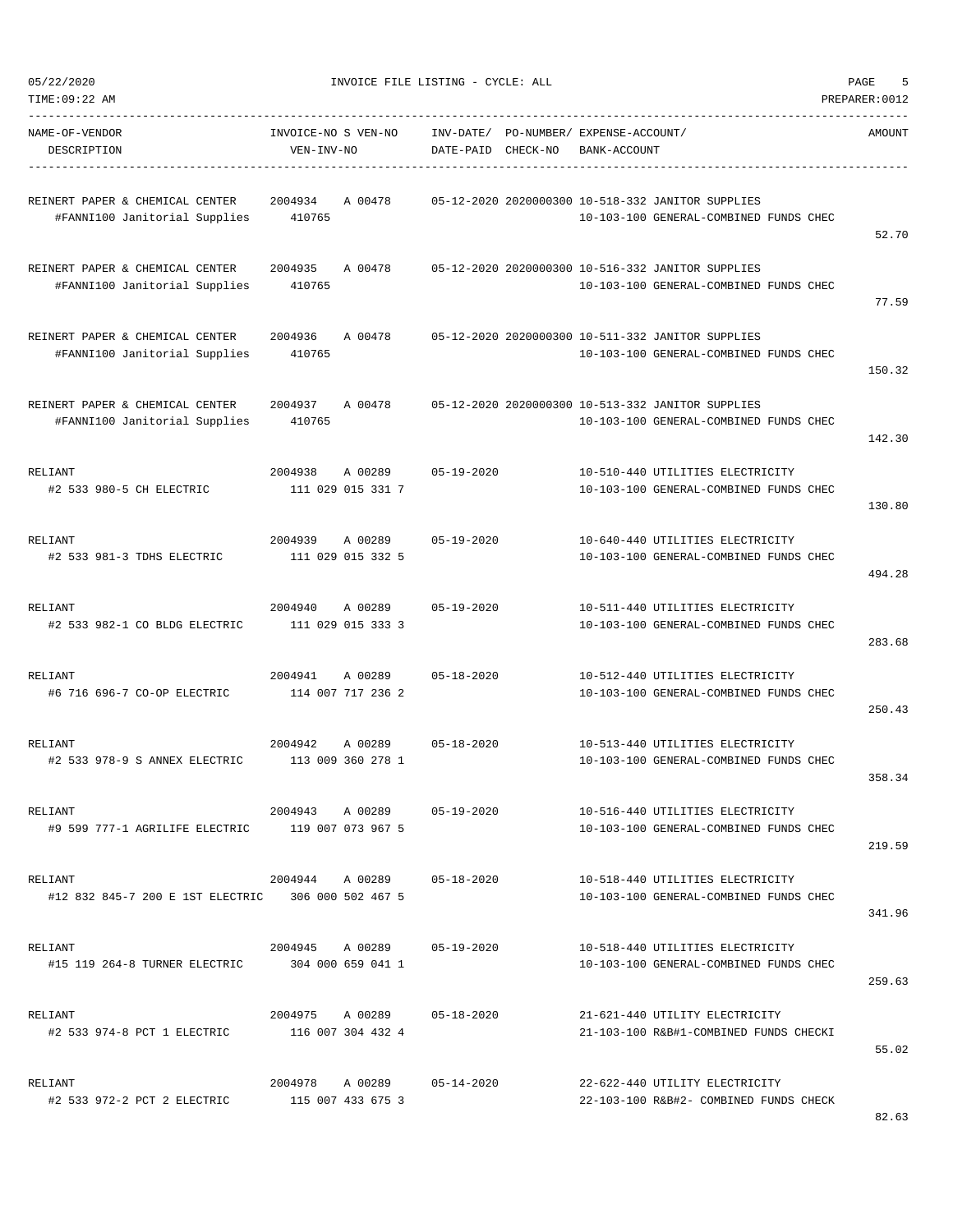| TIME:09:22 AM                                                            |                                   |         |                    |                                       |                 |                                                                                                        | PREPARER: 0012 |
|--------------------------------------------------------------------------|-----------------------------------|---------|--------------------|---------------------------------------|-----------------|--------------------------------------------------------------------------------------------------------|----------------|
| NAME-OF-VENDOR<br>DESCRIPTION                                            | INVOICE-NO S VEN-NO<br>VEN-INV-NO |         | DATE-PAID CHECK-NO | INV-DATE/ PO-NUMBER/ EXPENSE-ACCOUNT/ | BANK-ACCOUNT    |                                                                                                        | AMOUNT         |
| RELIANT<br>#2 591 591-9 PCT 2 GDLGHT ELECTRIC 302 001 617 010 7          | 2004979                           | A 00289 | $05 - 15 - 2020$   |                                       |                 | 22-622-440 UTILITY ELECTRICITY<br>22-103-100 R&B#2- COMBINED FUNDS CHECK                               | 24.10          |
| RELIANT<br>#2 591 592-7 PCT 2 GDLGHT ELECTRIC 302 001 617 011 5          | 2004980                           | A 00289 | $05 - 15 - 2020$   |                                       |                 | 22-622-440 UTILITY ELECTRICITY<br>22-103-100 R&B#2- COMBINED FUNDS CHECK                               | 10.62          |
| RELIANT<br>#7 358 371-8 PCT 4 ELECTRIC                                   | 2004988<br>115 007 445 996 9      | A 00289 | $05 - 19 - 2020$   |                                       |                 | 24-624-440 UTILITY ELECTRICITY<br>24-103-100 R&B#4- COMBINED FUNDS CHECK                               | 111.67         |
| RELIANT<br>#12 434 985-3 1369 HWY 56 ELECTRIC 306 000 502 466 7          | 2004989                           | A 00289 | $05 - 18 - 2020$   |                                       |                 | 24-624-440 UTILITY ELECTRICITY<br>24-103-100 R&B#4- COMBINED FUNDS CHECK                               | 69.96          |
| RELIANT<br>#12 434 984-6 RECRD3/FM273 ELECTRIC 306 000 502 465 9         | 2004990                           | A 00289 | $05 - 18 - 2020$   |                                       |                 | 24-624-440 UTILITY ELECTRICITY<br>24-103-100 R&B#4- COMBINED FUNDS CHECK                               | 20.39          |
| RLI<br>#LSM1262127 S DENNIS BOND                                         | 2004946<br>1262127                | A 00365 | $04 - 22 - 2020$   |                                       | 10-457-480 BOND | 10-103-100 GENERAL-COMBINED FUNDS CHEC                                                                 | 50.00          |
| SHI GOVERNMENT SOLUTIONS, INC.<br>#3001172 MS Office License             | 2004947<br>GB00369439             | A 00494 |                    |                                       |                 | 05-18-2020 2020000309 10-503-576 COUNTY COMPUTER REPLACEMENT<br>10-103-100 GENERAL-COMBINED FUNDS CHEC | 263.59         |
| SHIPMAN COMMUNICATIONS<br>5/1 CoaxKit/CrimpConnector UNIT1113 70401      | 2004948                           | A 00085 |                    |                                       |                 | 05-01-2020 2020000302 10-560-454 R & M AUTOMOBILES<br>10-103-100 GENERAL-COMBINED FUNDS CHEC           | 163.20         |
| SMITH MUNICIPAL SUPPLIES<br>$5/6/20$ Signs - Children at Play $00-18626$ | 2004983                           | A 00161 |                    |                                       |                 | 05-06-2020 2020000283 23-623-343 R & B MAT. HARDWRE & LUMB<br>23-103-100 R&B#3-COMBINED FUNDS CHECKI   | 349.49         |
| SMITH, THOMAS SCOTT<br>CR-17-26390-A CLAY DST CT                         | 2004949                           | A 00817 | $05 - 11 - 2020$   |                                       |                 | 10-435-435 ATTORNEYS FEES APPEALS CT<br>10-103-100 GENERAL-COMBINED FUNDS CHEC                         | 2,537.25       |
| SOLOMON, AMANDA<br>FA-20-44571 CASTILLO DST CT                           | 2004950                           | A 00801 | $05 - 08 - 2020$   |                                       |                 | 10-435-436 ATTORNEY FEES- CPS CASES<br>10-103-100 GENERAL-COMBINED FUNDS CHEC                          | 1,377.50       |
| SOLOMON, AMANDA<br>FA-20-44740 REYNOLDS DST CT                           | 2004951                           | A 00801 | $05 - 07 - 2020$   |                                       |                 | 10-435-436 ATTORNEY FEES- CPS CASES<br>10-103-100 GENERAL-COMBINED FUNDS CHEC                          | 845.50         |
| SPARKLIGHT<br>#120620497 200 1ST ST INTERNET                             | 2004952                           | A 00707 | $05 - 18 - 2020$   |                                       |                 | 10-518-421 INTERNET SERVICES<br>10-103-100 GENERAL-COMBINED FUNDS CHEC                                 | 273.94         |
| SPARKLIGHT<br>#102575958 AGRILIFE INTERNET                               | 2004953                           | A 00707 | $05 - 18 - 2020$   |                                       |                 | 10-665-422 CABLE INTERNET<br>10-103-100 GENERAL-COMBINED FUNDS CHEC                                    |                |

64.99

05/22/2020 INVOICE FILE LISTING - CYCLE: ALL PAGE 6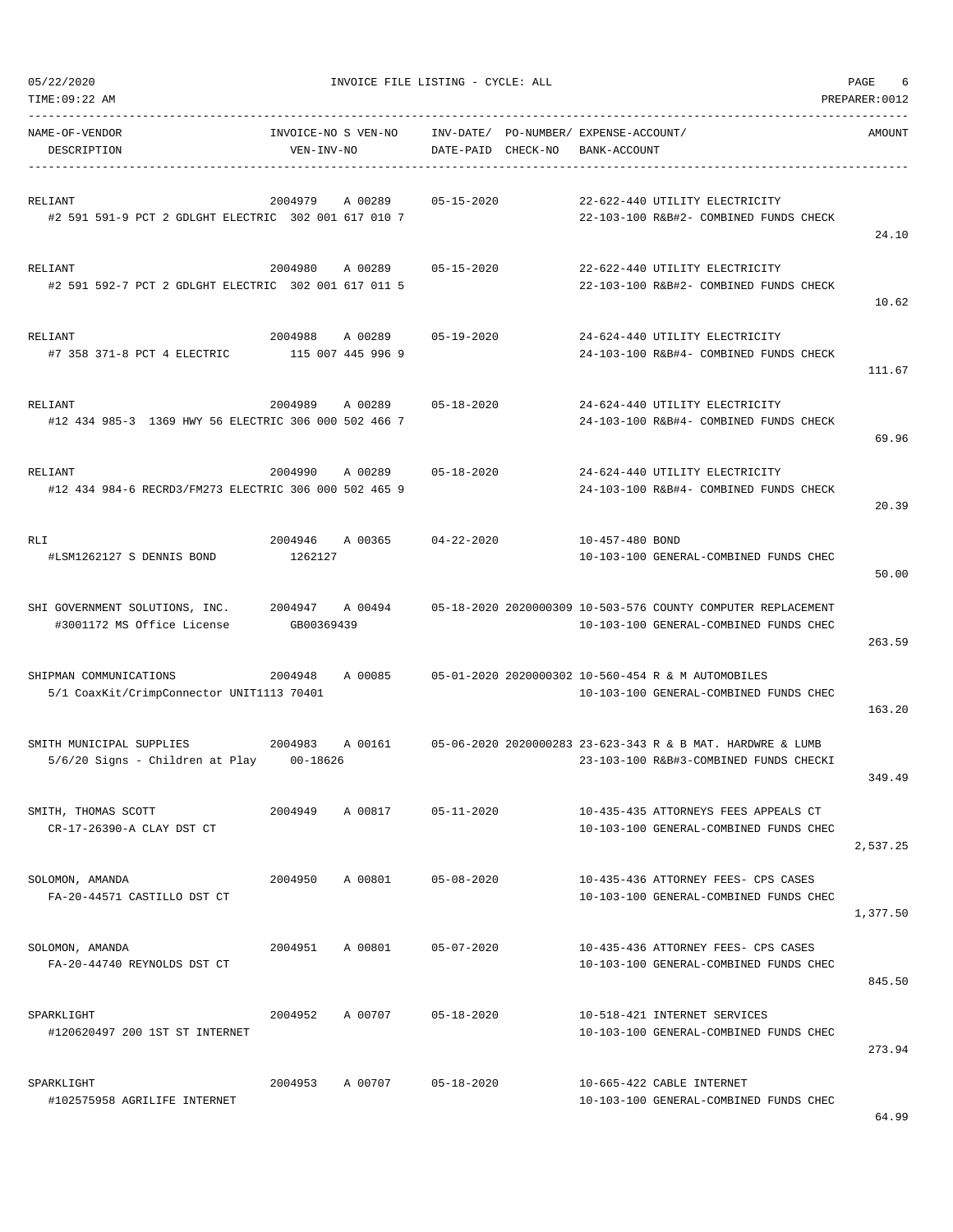| 05/22/2020 |  |  |
|------------|--|--|

| TIME:09:22 AM                                                                              |                    |                     |                        |                                                                                            | PREPARER: 0012 |
|--------------------------------------------------------------------------------------------|--------------------|---------------------|------------------------|--------------------------------------------------------------------------------------------|----------------|
| NAME-OF-VENDOR<br>DESCRIPTION                                                              | VEN-INV-NO         | INVOICE-NO S VEN-NO | INV-DATE/<br>DATE-PAID | PO-NUMBER / EXPENSE-ACCOUNT /<br>CHECK-NO<br>BANK-ACCOUNT                                  | AMOUNT         |
| SPARKLIGHT<br>#120620588 800 2ND ST INTERNET                                               | 2004954            | A 00707             | $05 - 18 - 2020$       | 10-518-421 INTERNET SERVICES<br>10-103-100 GENERAL-COMBINED FUNDS CHEC                     | 443.93         |
| SPARKLIGHT<br>#120620638 S ANNEX INTERNET                                                  | 2004955            | A 00707             | $05 - 18 - 2020$       | 10-513-421 INTERNET<br>10-103-100 GENERAL-COMBINED FUNDS CHEC                              | 273.94         |
| SPARKLIGHT<br>#128529310 108 SAM RAYBURN INTERNET                                          | 2004956            | A 00707             | $05 - 18 - 2020$       | 10-518-421 INTERNET SERVICES<br>10-103-100 GENERAL-COMBINED FUNDS CHEC                     | 152.39         |
| SPARKLIGHT<br>#120620513 200 8TH INTERNET                                                  | 2004957            | A 00707             | $05 - 18 - 2020$       | 10-518-421 INTERNET SERVICES<br>10-103-100 GENERAL-COMBINED FUNDS CHEC                     | 273.94         |
| SPARKLIGHT<br>#121459531 IHC INTERNET                                                      | 2004958            | A 00707             | $05 - 18 - 2020$       | 10-645-441 DSL LINE<br>10-103-100 GENERAL-COMBINED FUNDS CHEC                              | 78.94          |
| SPARKLIGHT<br>#120140181 CO JUDGE INTERNET                                                 | 2004959            | A 00707             | $05 - 18 - 2020$       | 10-514-421 TELEPHONE/INTERNET<br>10-103-100 GENERAL-COMBINED FUNDS CHEC                    | 78.94          |
| SPARKLIGHT<br>#127664639 SHERIFF INTERNET                                                  | 2004960            | A 00707             | $05 - 18 - 2020$       | 10-560-444 INTERNET SERVICE<br>10-103-100 GENERAL-COMBINED FUNDS CHEC                      | 220.81         |
| TEXAS DEPT. OF STATE HEALTH SERVICE 2004961<br>#2014-044447-001 APRIL REMOTE BIRTH 2010848 |                    | A 00767             | $05 - 06 - 2020$       | 10-409-489 COURT COSTS/ARREST FEES<br>10-103-100 GENERAL-COMBINED FUNDS CHEC               | 5.49           |
| TEXHOMA LIMESTONE, INC.<br>$5/11/20$ ROCK & GRAVEL                                         | 2004973<br>7910    | A 00265             | $05 - 11 - 2020$       | 21-621-341 R & B MAT. ROCK & GRAVEL<br>21-103-100 R&B#1-COMBINED FUNDS CHECKI              | 467.14         |
| TEXHOMA LIMESTONE, INC.<br>5/18/20 ROCK & GRAVEL                                           | 2004974<br>7926    | A 00265             | $05 - 18 - 2020$       | 21-621-341 R & B MAT. ROCK & GRAVEL<br>21-103-100 R&B#1-COMBINED FUNDS CHECKI              | 1,828.06       |
| TEXHOMA LIMESTONE, INC.<br>$5/11/20$ ROCK & GRAVEL                                         | 2004984<br>7906    | A 00265             | $05 - 11 - 2020$       | 23-623-341 R & B MAT. ROCK & GRAVEL<br>23-103-100 R&B#3-COMBINED FUNDS CHECKI              | 4,875.95       |
| TEXHOMA LIMESTONE, INC.<br>$5/18/20$ ROCK & GRAVEL                                         | 2004985<br>7921    | A 00265             | $05 - 18 - 2020$       | 23-623-341 R & B MAT, ROCK & GRAVEL<br>23-103-100 R&B#3-COMBINED FUNDS CHECKI              | 1,965.00       |
| TEXHOMA LIMESTONE, INC.<br>$5/11/20$ ROCK & GRAVEL                                         | 2004997<br>7908    | A 00265             | $05 - 11 - 2020$       | 24-624-341 R & B MAT. ROCK & GRAVEL<br>24-103-100 R&B#4- COMBINED FUNDS CHECK              | 3,491.57       |
| THOMPSON PRINT SOLUTIONS<br>#02664 5000 Laser Checks-AP                                    | 2004962<br>0324959 | A 00286             |                        | 05-14-2020 2020000287 10-510-310 OFFICE SUPPLIES<br>10-103-100 GENERAL-COMBINED FUNDS CHEC |                |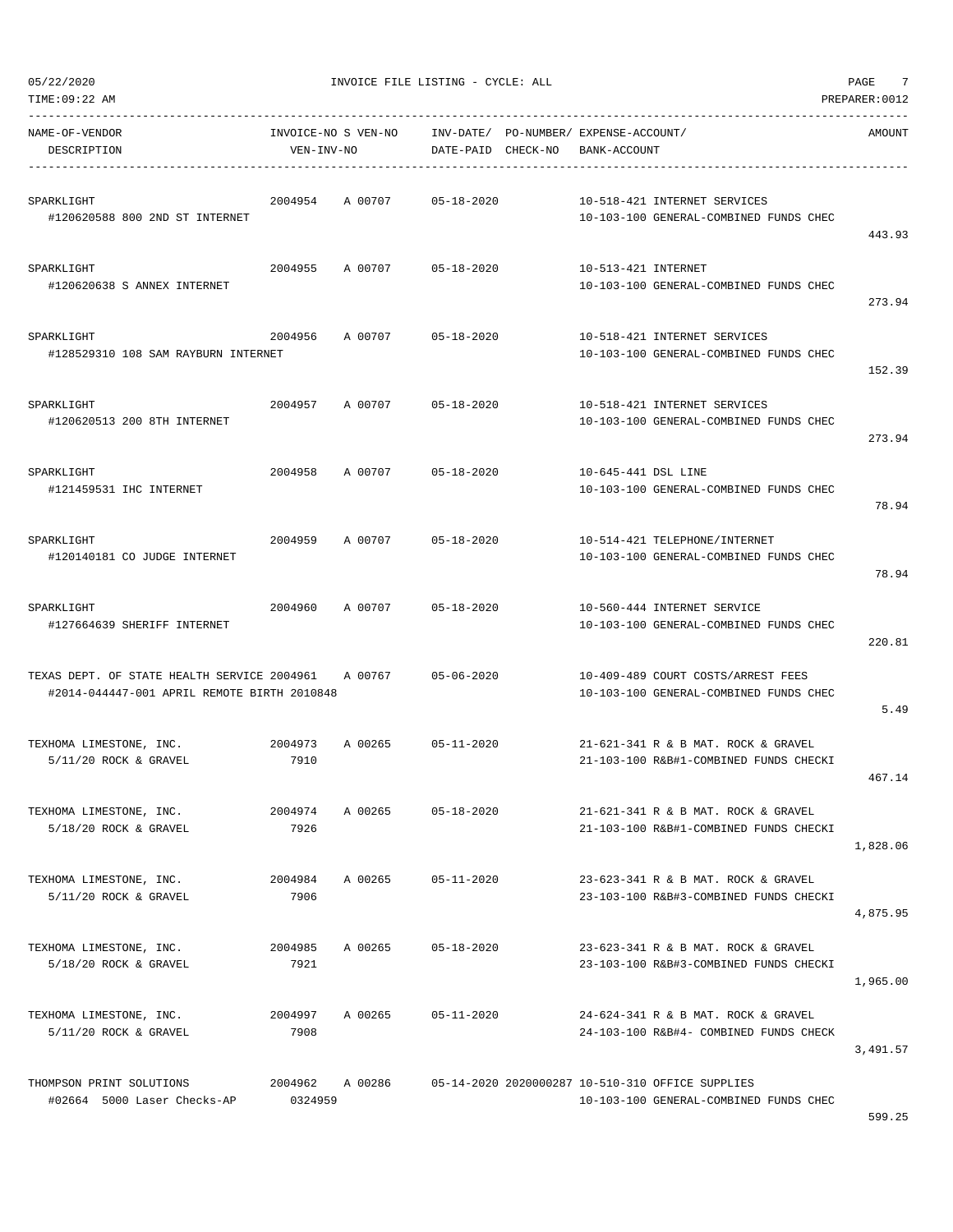| TIME:09:22 AM                                                                                 |                                 |                            |                  |                                                                          |                                                                                  | PREPARER: 0012 |
|-----------------------------------------------------------------------------------------------|---------------------------------|----------------------------|------------------|--------------------------------------------------------------------------|----------------------------------------------------------------------------------|----------------|
| NAME-OF-VENDOR<br>DESCRIPTION                                                                 | VEN-INV-NO                      | INVOICE-NO S VEN-NO        |                  | INV-DATE/ PO-NUMBER/ EXPENSE-ACCOUNT/<br>DATE-PAID CHECK-NO BANK-ACCOUNT |                                                                                  | AMOUNT         |
| TXU ENERGY<br>#900011583831 SA ELECTRIC                                                       | 2004963 A 00160<br>055077499527 |                            | $05 - 15 - 2020$ | 10-513-440 UTILITIES ELECTRICITY                                         | 10-103-100 GENERAL-COMBINED FUNDS CHEC                                           | 27.43          |
| VANDEVENTER, VICKIE<br>$4/8 - 5/19/20$ TRAVEL - 66.5 MILES                                    | 2004964 A                       |                            | 05-21-2020       |                                                                          | 10-403-427 OUT OF COUNTY TRAVEL/TRAINI<br>10-103-100 GENERAL-COMBINED FUNDS CHEC | 38.24          |
| VERIZON WIRELESS<br>#442108889-00001 JP3                                                      | 9854319155                      | 2004991 A 00127            | 05-10-2020       | 28-457-423 INTERNET SERVICE                                              | 28-103-100 J.P.#3 JUST.CT.TECH-COMB.FU                                           | 37.99          |
| VERIZON WIRELESS<br>#442108889-00001 EMG MGMNT                                                | 9854319155                      | 2004998 A 00127 05-10-2020 |                  | 10-406-421 EMERGENCY INTERNET                                            | 10-103-100 GENERAL-COMBINED FUNDS CHEC                                           | 37.99          |
| 2004999 A 00127 05-10-2020<br>VERIZON WIRELESS<br>#442108889-00001 CO CLK ELECTION 9854319155 |                                 |                            |                  | 10-404-421 ELECTION INTERNET                                             | 10-103-100 GENERAL-COMBINED FUNDS CHEC                                           | 75.98          |
| VERIZON WIRELESS<br>#442108889-00001 IT                                                       | 9854319155                      | 2005000 A 00127 05-10-2020 |                  | 10-503-423 EMERGENCY INTERNET                                            | 10-103-100 GENERAL-COMBINED FUNDS CHEC                                           | 37.99          |
| VERIZON WIRELESS<br>#442108889-00001 JANITOR CELL                                             | 9854319155                      | 2005001 A 00127            | 05-10-2020       | 10-510-423 CELL PHONE                                                    | 10-103-100 GENERAL-COMBINED FUNDS CHEC                                           | 26.27          |
| VERIZON WIRELESS<br>#442108889-00001 SHERIFF                                                  | 9854319155                      | 2005002 A 00127 05-10-2020 |                  | 10-560-444 INTERNET SERVICE                                              | 10-103-100 GENERAL-COMBINED FUNDS CHEC                                           | 417.89         |
| VESTED NETWORKS<br>#VN1052 JP3 PHONES                                                         | IN3308                          | 2004965 A 00480 05-16-2020 |                  | 10-510-420 TELEPHONE                                                     | 10-103-100 GENERAL-COMBINED FUNDS CHEC                                           | 67.50          |
| WOLFE, TIDWELL & MCCOY, LLP<br>#10.011 LEGAL FEES                                             | 2004966<br>2523                 | A 00077                    | $05 - 18 - 2020$ | 10-409-400 LEGAL FEES                                                    | 10-103-100 GENERAL-COMBINED FUNDS CHEC                                           | 157.65         |
| WOODSON, MARY ANN CSR, RPR<br>5/20/20 CR-20-27290-1 TRANSCRIPT                                | 2004967                         | A 00486                    | $05 - 20 - 2020$ |                                                                          | 10-435-438 COURT REPORTER EXPENSE<br>10-103-100 GENERAL-COMBINED FUNDS CHEC      | 170.50         |
| WOODSON, MARY ANN CSR, RPR<br>5/10/20 APPEAL TRANSCRIPT                                       | 2004968                         | A 00486                    | $05 - 10 - 2020$ |                                                                          | 10-435-434 APPEAL COURT TRANSCRIPTS<br>10-103-100 GENERAL-COMBINED FUNDS CHEC    |                |

3,245.00